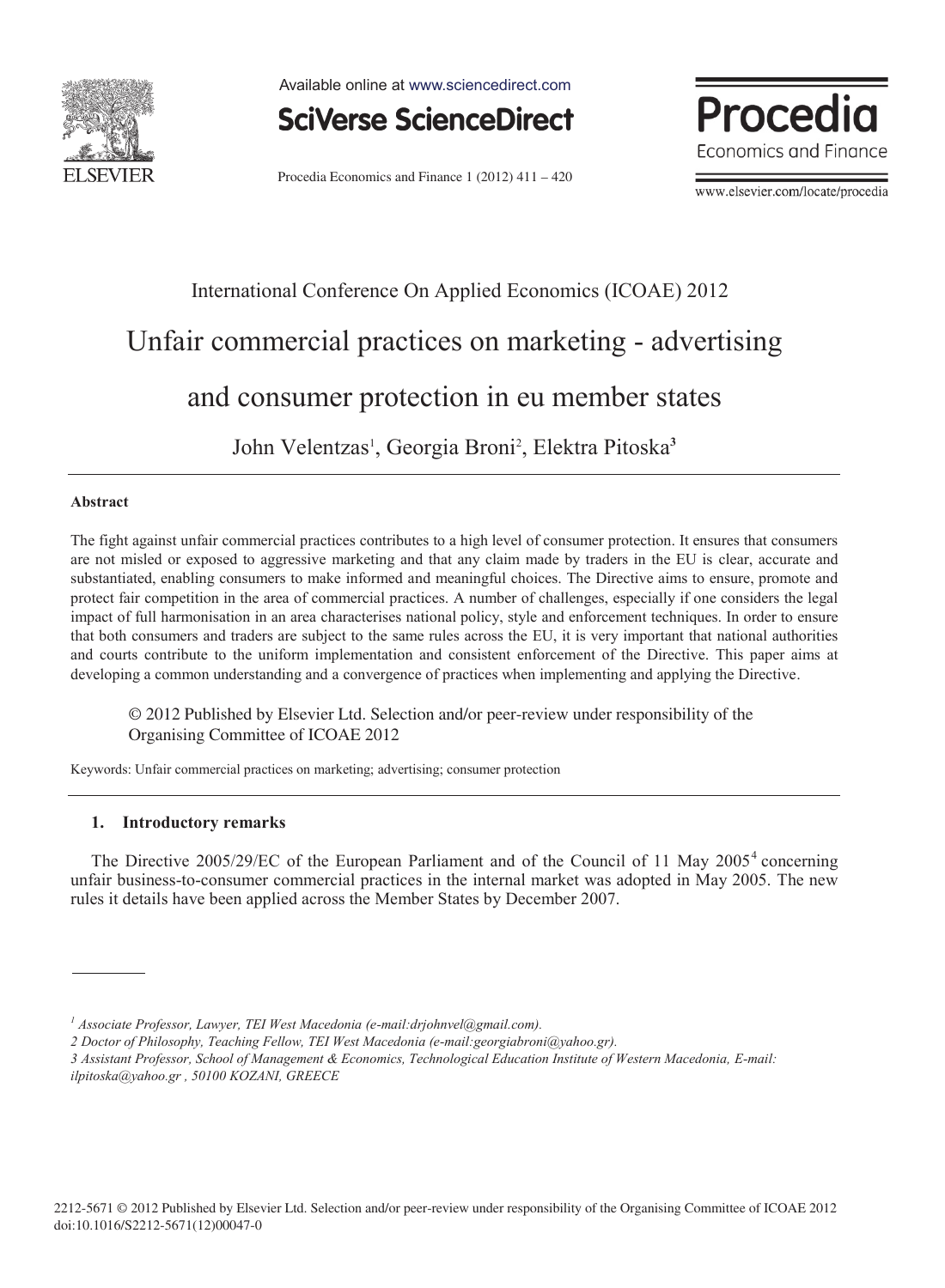In Greece the directive was adopted by the Law 3587/2007.

This legislation defines the unfair commercial practices which are prohibited in the European Union (EU) Member States. It thus protects the economic interests of consumers who conclude commercial transactions with traders (Bently, Davis and Ginsburg, 2008).

Unfair commercial practices are those which (Grassie, 2006):

- $\mu$  do not comply with the principle of professional diligence,<sup>5</sup>
- $\bullet$  may influence consumers' transactional decisions<sup>6</sup>.

Certain population groups must be particularly protected due to their vulnerability or credulity, because of their age (children or the elderly) or because of mental or physical infirmity. The same legislation integrates provisions from the Directives on misleading advertising, on distance contracts and on the distance marketing of financial services (Directive 2011/83/EU of the European Parliament and of the Council of 25 October 2011).

Especially:

-

- x This Directive therefore approximates the laws of the Member States on unfair commercial practices Anagnostaras, 2010), including unfair advertising, which directly harm consumers' economic interests and thereby indirectly harm the economic interests of legitimate competitors. In line with the principle of proportionality, this Directive protects consumers from the consequences of such unfair commercial practices where they are material but recognises that in some cases the impact on consumers may be negligible. It neither covers nor affects the national laws on unfair commercial practices which harm only competitors' economic interests or which relate to a transaction between traders (Collins, 2010); taking full account of the principle of subsidiary, Member States will continue to be able to regulate such practices, in conformity with Community law, if they choose to do so. Nor does this Directive cover or affect the provisions of Directive 84/450/EEC on advertising which misleads business but which is not misleading for consumers and on comparative advertising. Further, this Directive does not affect accepted advertising and marketing practices, such as legitimate product placement, brand differentiation or the offering of incentives which may legitimately affect consumers' perceptions of products and influence their behaviour without impairing the consumer's ability to make an informed decision (Velentzas and Broni, 2010a:487).
- x This Directive addresses commercial practices directly related to influencing consumers' transactional decisions in relation to products. It does not address commercial practices carried out primarily for other purposes, including for example commercial communication aimed at investors, such as annual reports and corporate promotional literature. It does not address legal requirements related to taste and decency which vary widely among the Member States. Commercial practices such as, for example, commercial solicitation in the streets, may be undesirable in Member States for cultural reasons (Collins, 2010). Member States should accordingly be able to continue to ban commercial practices in their territory, in conformity with Community law, for reasons of taste and decency even where such practices do not limit consumers' freedom of choice.
- x This Directive directly protects consumer economic interests from unfair business-to-consumer commercial practices. Thereby, it also indirectly protects legitimate businesses from their competitors who do not play by the rules in this Directive and thus guarantees fair competition in fields coordinated by it. It

<sup>4</sup> Directive 2005/29/EC of the European Parliament and of the Council of 11 May 2005 concerning unfair business-to-consumer commercial practices in the internal market and amending Council Directive 84/450/EEC, Directives 97/7/EC, 98/27/EC and 2002/65/EC of the European Parliament and of the Council and Regulation (EC) No 2006/2004 of the European Parliament and of the Council ('Unfair Commercial Practices Directive'), OJ L 149, 11.6.2005, p. 22.on Unfair Commercial Practices.<br><sup>5</sup> **Professional diligence**: the standard of special skill and care that a trader may reasonably be expected to exercis

consumers, commensurate with honest market practice and/or the general principle of good faith in the trader's field of activity.<br><sup>6</sup> Transactional decision: any decision taken by a consumer concerning whether, how and on

in whole or in part for, retain or dispose of a product or to exercise a contractual right in relation to the product, whether the consumer decides to act or to refrain from acting.